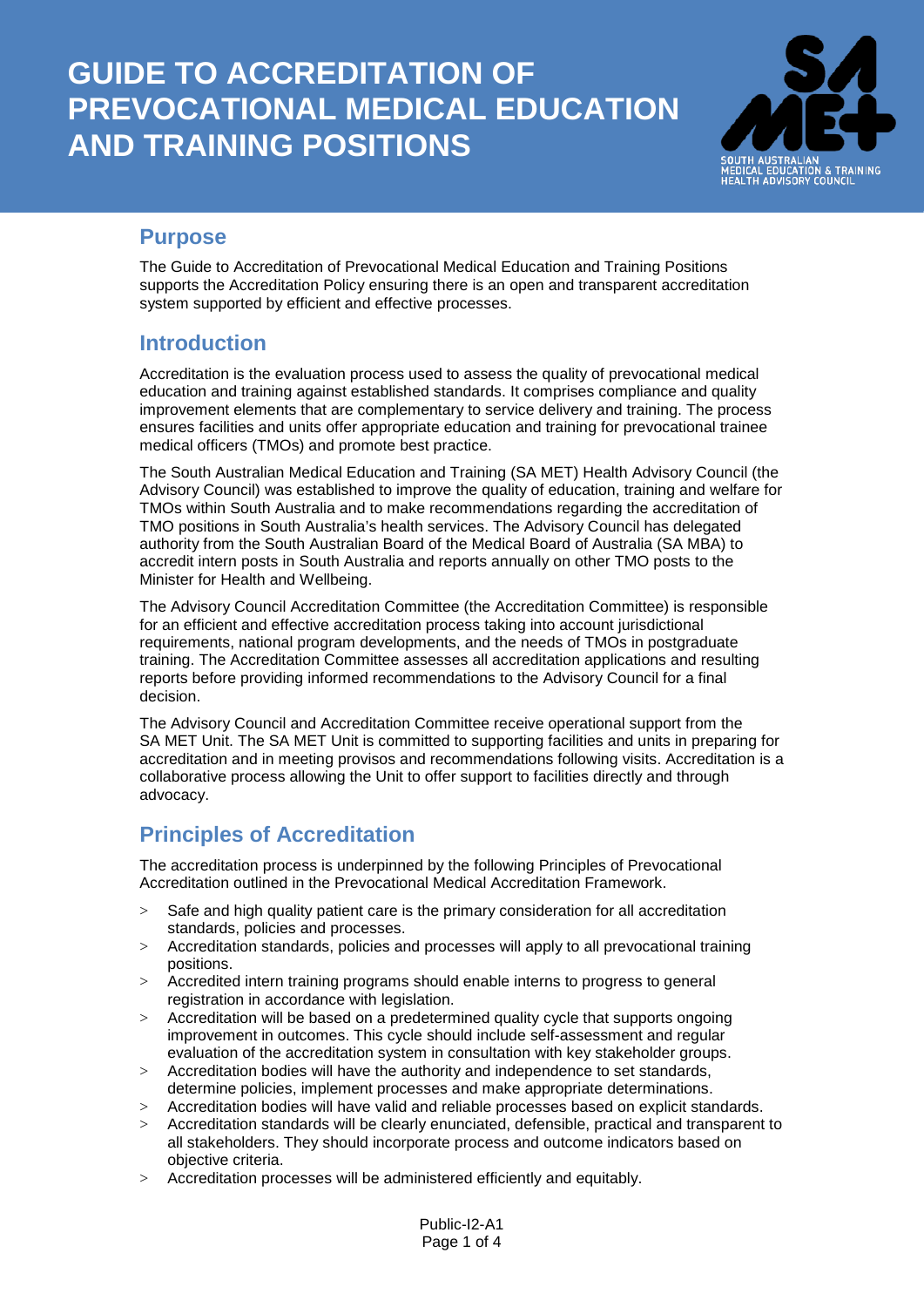- > Accreditation policies will aim to foster quality education, training and support for all prevocational doctors by promoting standards of excellence beyond the minimum level of compliance.
- > Accreditation standards, policies and processes will be consistent with local, national and international best practice.
- > Accreditation standards, policies and processes will operate within relevant legal systems and will include an appropriate appeal mechanism based on the principles of natural justice.
- > Accreditation standards, policies and processes will be designed to minimise the accreditation burden for both the LHN being accredited and the accreditation personnel. Where possible there should be coordination with other accreditation bodies.
- > Accreditation of prevocational training should be supported by adequate resources and infrastructure.

## **Standards**

The SA MET Accreditation Standards provide the point of reference against which the quality of prevocational medical education is assessed. The SA MET Accreditation Standards have six domains:

- > Governance and Program Management
- > Monitoring, Evaluation and Continuous Improvement
- > Education, Training and Clinical Experience
- > Supervision
- > Assessment
- > Trainee Medical Officer Welfare

By meeting the SA MET Accreditation Standards health services demonstrate they provide safe and effective education and training programs for TMOs. The accreditation process will use evidence to test the extent to which health services meet these standards through document analysis, TMO surveys and visits to local health networks (LHNs).

## **Responsibilities**

Formal structures and practices have been established to manage an efficient and effective accreditation process. Responsibility for governance of the accreditation process rests with the Advisory Council supported by the Accreditation Committee and SA MET.

### **SA MET will:**

- > Develop and publish approved policies, guidelines and other resources.
- > Monitor the accreditation status of units, facilities and LHNs.
- $>$  Liaise with and provide support and advice to facilities.
- > Coordinate and support visit teams.
- > Maintain and publish a record of current accredited posts.
- > Provide support to facilities post accreditation.<br>> Ensure the Accreditation Committee and Advis
- > Ensure the Accreditation Committee and Advisory Council has the most appropriate information to make informed decisions.

### **The LHN will:**

- > Provide completed submissions with appropriate evidence to the SA MET Unit.
- $>$  Develop a program for the visit and manage it on the day.
- > Check the draft report for factual accuracy.
- > Respond to accreditation provisos and recommendations.
- > Ensure rotations to secondary sites are accredited.

### **The Accreditation Committee will:**

- > Provide advice and make recommendations to the Advisory Council on the accreditation of TMO positions in South Australia.
- > Approve accreditation policies, guidelines and processes.
- > Assess applications for accreditation against the Standards by document review and undertake site visits as appropriate.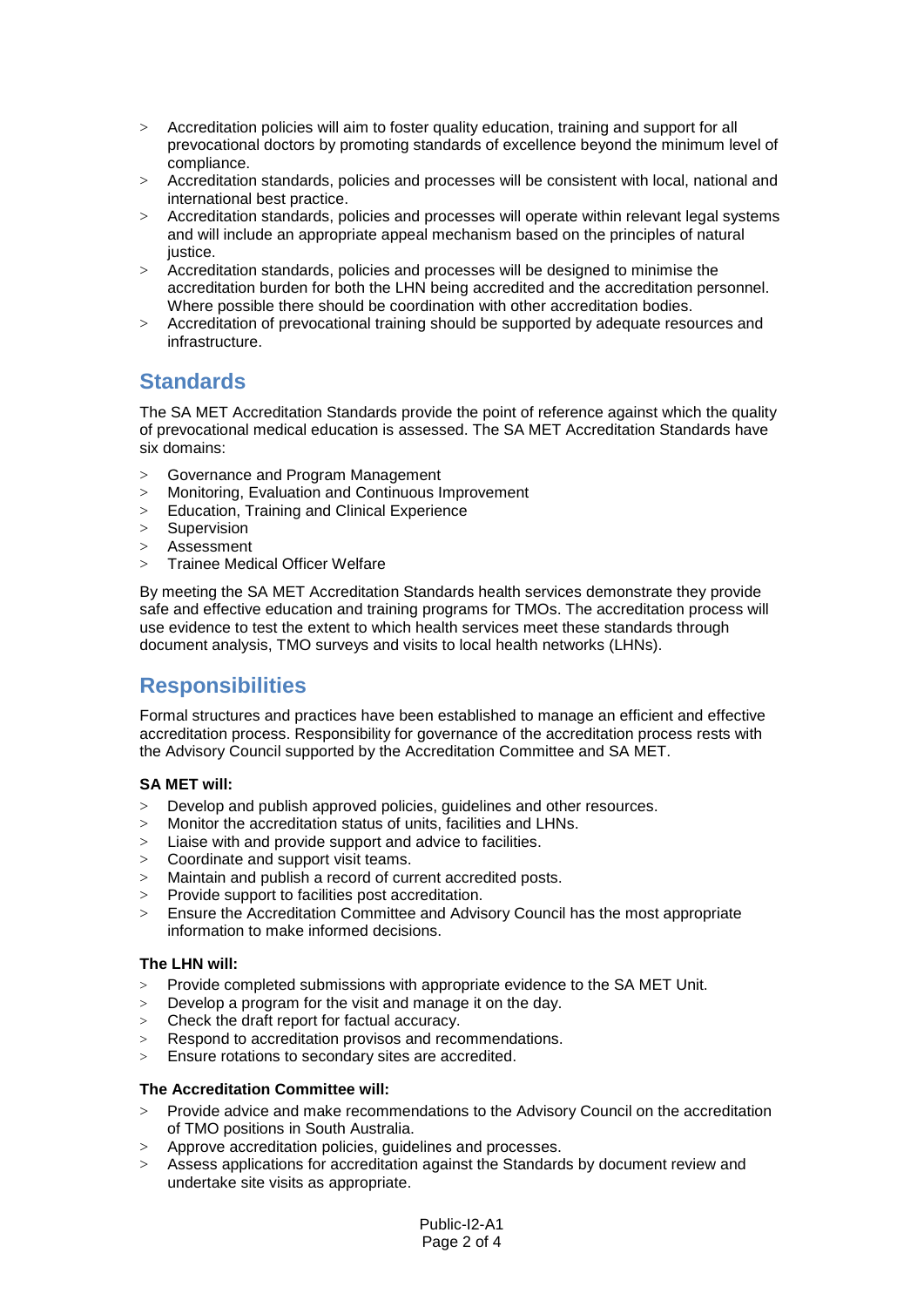> Ensure rotations allocated by hospitals for intern training are consistent with registration requirements.

### **The Advisory Council will:**

- > Provide advice to the Department of Health and Wellbeing on the suitability of TMO positions in South Australia.
- > Notify the SA MBA of accredited intern posts.
- > Notify the Minister for Health and Wellbeing of all accredited prevocational TMO positions in South Australia.

# **The Accreditation Process**

### **Timelines**

In South Australia the maximum accreditation cycle for facilities is currently four years. Within that cycle, facilities are able to apply to have new units accredited for TMO training.

The process of accreditation, from preparation through to notification of the outcome, takes several months. Facilities are urged to submit applications for accreditation of new intern posts as early as possible in the year to ensure the post is available for interns for the forthcoming year. The accreditation timeline provides a snapshot of the important dates of the accreditation process.

While every endeavour will be made to undertake visits as early in the year as possible to ensure facilities are notified of accreditation status for the forthcoming year, this cannot be guaranteed. Facilities should not roster interns to new units until the Accreditation Committee has communicated its approval of an accreditation decision for registration purposes.

A change of circumstance to an accredited unit, as defined by the Change of Circumstance Guideline, must notify the Accreditation Committee as soon as it is evident that the change will occur.

The New Unit and LHN accreditation process documents provide a detailed step by step guide to the accreditation process including the role of facilities, the SA MET Unit, the Accreditation Committee and the Advisory Council.

### **Accreditation Outcomes**

There are five possible outcomes for accreditation: four year accreditation; two year accreditation; 12 month accreditation; six months accreditation; and removal / non granting of accreditation. An LHN can be granted a maximum of four years accreditation, however if there are concerns with specific units within that LHN accreditation will be granted for a shorter period.

- > **Four year accreditation.** This indicates substantial compliance with the majority of the SA MET Accreditation Standards. The Advisory Council or Accreditation Committee may require subsequent verification or clarification of issues raised by the accreditation team.
- > **Two year accreditation.** This will be granted to hospitals that meet most of the SA MET Accreditation Standards but have significant deficiencies warranting attention.
- > **12 month accreditation:** This may be granted to a new unit that has not previously employed prevocational TMOs.
- > **Six month accreditation.** This will be granted to hospitals that require immediate action to correct deficiencies identified in a site visit.
- > **Withdrawal** of accreditation from certain terms or an LHN as a whole.

Provisional accreditation can be granted by the Accreditation Committee to a new unit or LHN without a site visit taking place. This is to allow the accreditation team to assess the education and training provided once it is in place. Provisional accreditation will usually be given for a period of up to six months and will follow consideration of a submission from the unit or LHN and analysis of this by the Accreditation Committee. A survey of TMOs and the term supervisor maybe conducted at the six month point to assess the quality of education and training on a provisionally accredited term.